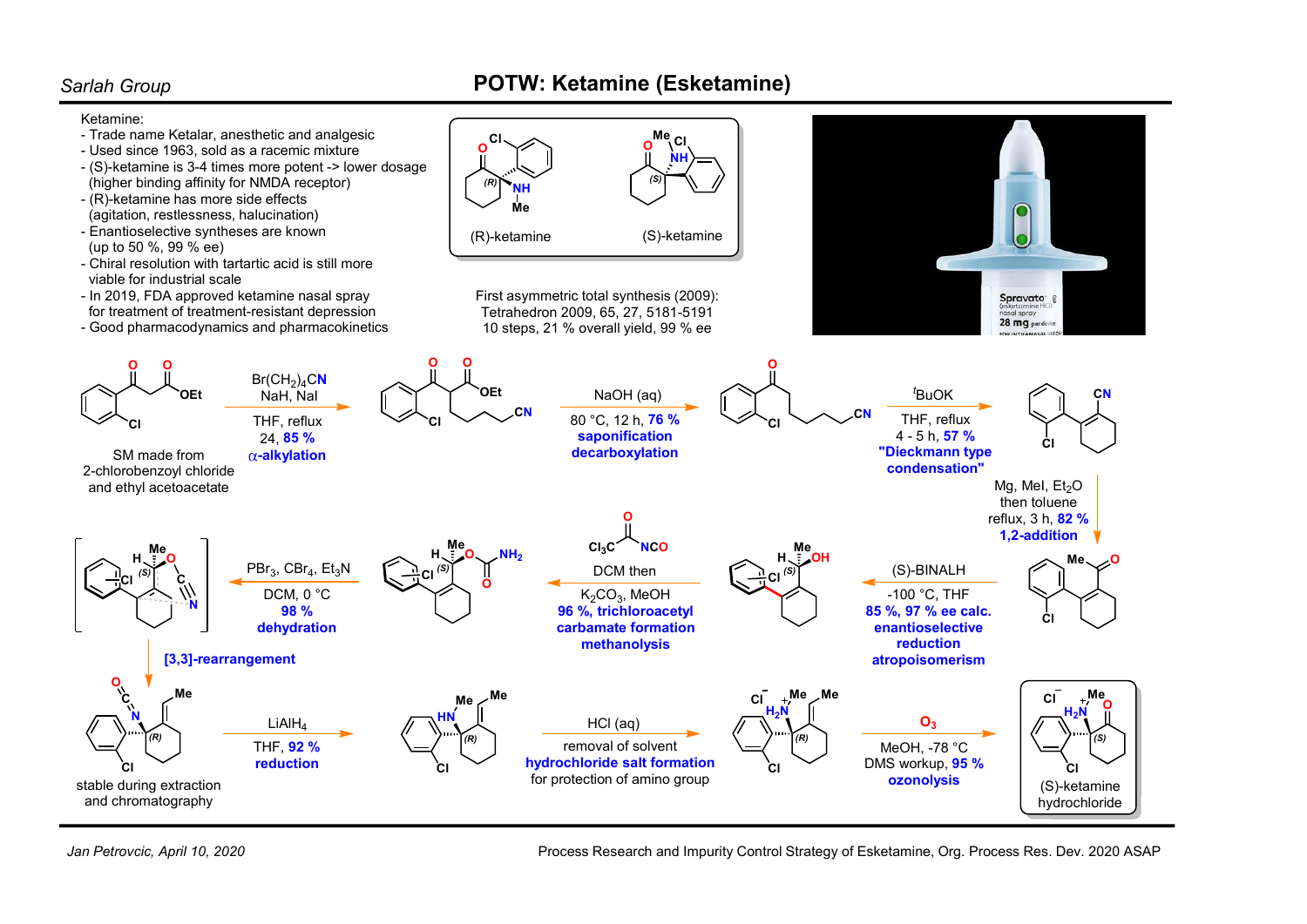

Process Research and Impurity Control Strategy of Esketamine, Org. Process Res. Dev. 2020 ASAP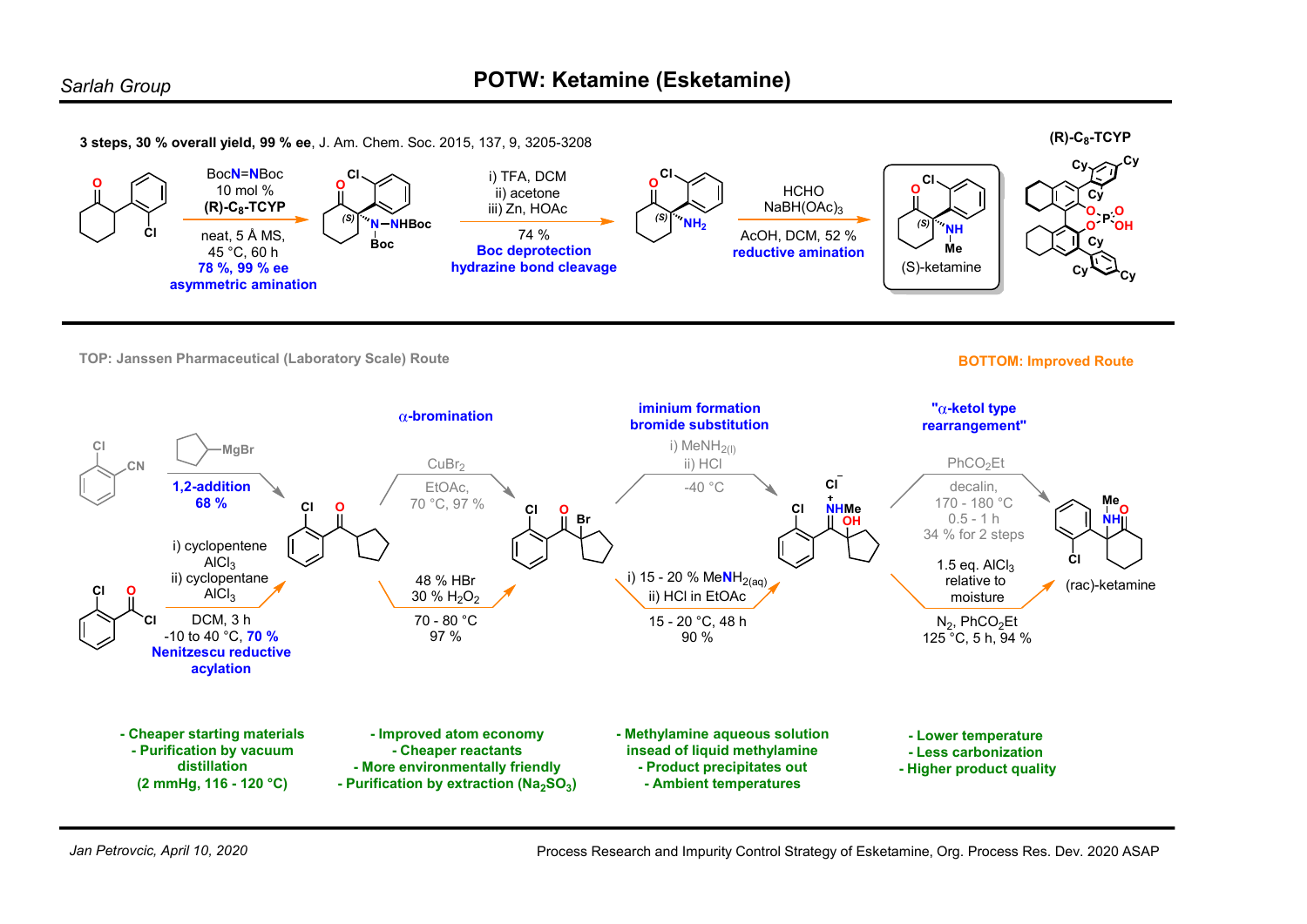## Sarlah Group **POTW: Ketamine (Esketamine)**





Process Research and Impurity Control Strategy of Esketamine, Org. Process Res. Dev. 2020 ASAP